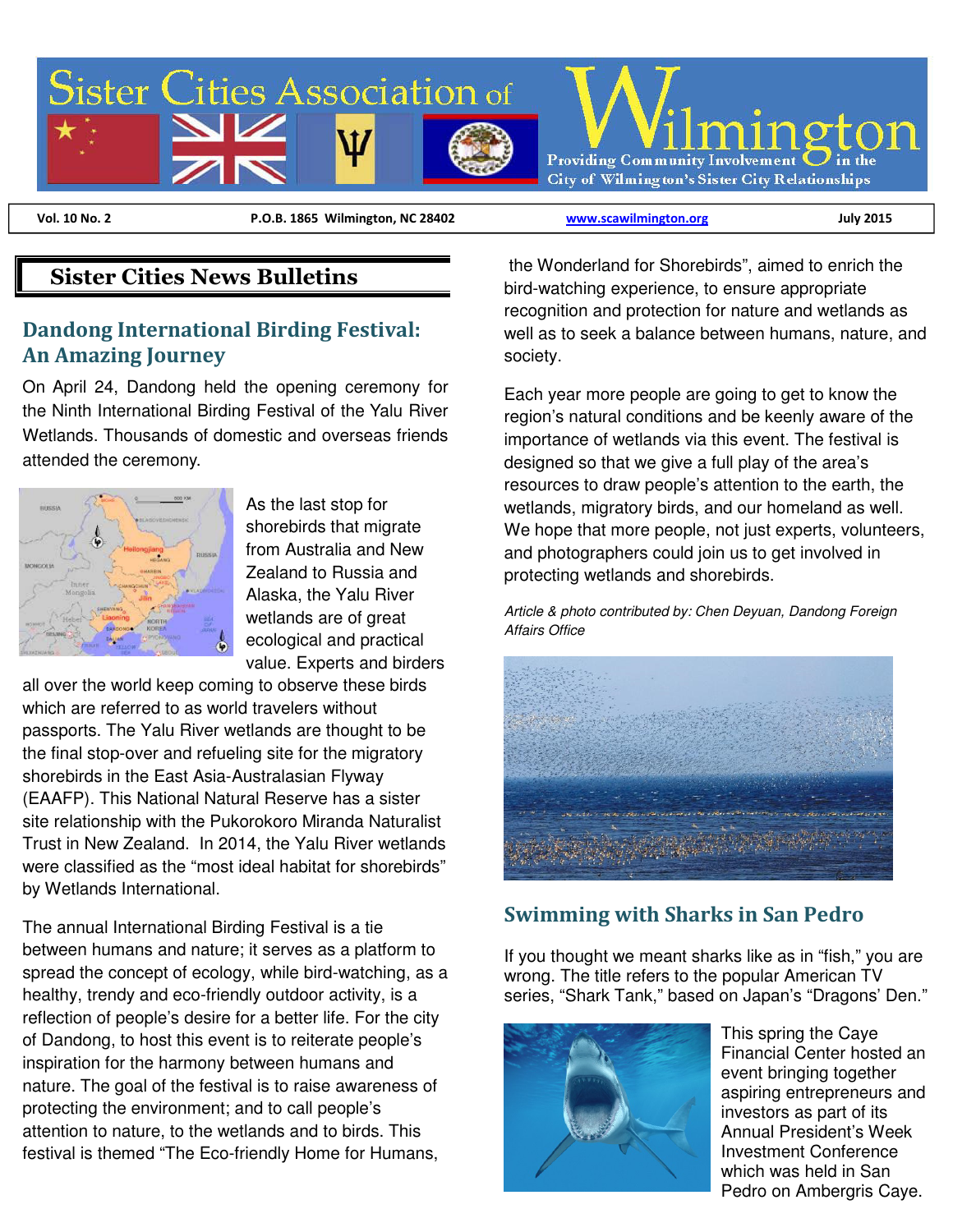The panel of investors included 5 diverse business leaders, referred to as the "Dolphin Pool," and the total pot of money available to invest in business start-ups was up to \$1 mil (US).

Among the entrepreneurs was Maria Villaneuva who needed capital to expand her market for a Belizean dipping sauce made from locally grown fruits and nuts. Maria was not the only woman seeking an angel investor, Alexandra Nicholson, produced organic mud soaps using a Mayan formula already being trial tested by Neiman Marcus stores in the US. The latter was seeking an investor to help promote the brand. Another business was a solar dried organic fruit process with the slogan, "nothing added but the sun." The Hummingbird Hidden Valley Tilapia Farm based in the Cayo District was seeking an investor to build additional ponds to service a new contract with a customer in Mexico.

Caye Financial Center did not reveal the outcome of the event to the media but we may find one or more of these uniquely Belizean products on the shelves in our local stores in the not-too-distant future.

#### **Barbados Plays USA Eagles 7 in June Tournament**

The USA Rugby organization had chosen North Carolina's Triangle Region for the inaugural North America Caribbean Rugby Association (NACRA) Olympic qualifying games. Held on June 13 & 14 at WakeMed Soccer Park, the US team beat Barbados, Mexico and Jamaica, and Canada. St. Vincent and the Grenadines forfeited. The US NACRA Men's team will be competing in the next Olympic Games.



The 2016 Olympic Games in Rio de Janeiro will include golf and rugby teams for the first time. The games held this June in North Carolina was one of the ways a team representing the North American and Caribbean Rugby Association could qualify to compete in 2016. NACRA was formed in 2001 and is one of six regional world rugby associations; and includes the following countries: the Bahamas, Bermuda, BVI, Canada, the Cayman Islands, Curacao, Guyana, Jamaica, Mexico, St. Lucia, St. Vincent and the Grenadines, Trinidad and Tobago, Turks and Caicos, and the US

#### **Doncaster's Historic Gem Getting a Face Lift This Summer**

Mansion House (circa 1748), a historical landmark on Doncaster's High Street, is undergoing repairs. Sections of the roof will be replaced, original features including the lion and cherubs will be repaired to restore the Council owned Mansion House to its original stature.

Mayor of Doncaster, Ros Jones, said: "The Mansion House is one of Doncaster's most treasured assets and part of the town's wonderful heritage. Packed with more than 260 years of history, visitors from all over the world call in to see its splendid architecture and find out about its fascinating stories.

"These essential improvement works will enhance its curb appeal and protect the building and its precious contents…."

The original cost for construction in the mid-seventeen hundreds was £8,000, according to town records, and is one of only three civic mansion houses in England. The current improvements are anticipated to cost an estimated £300,000 to complete, assuming there are no surprises given its age.

Source: Doncaster Government website

### **Other News**

## **Sister Cities Commission**

A joint committee of the commission and association has begun meeting to plan designs for sister city gardens to be part of the outdoor rooms in the master plan for the new park on the downtown riverfront.

# **SCAW & Local Chapter of the United Nations Association Work Together**



The Sister Cities Association and the area UN Association are partnering to offer a screening of the documentary film, Daylight Coming, this fall

in Wilmington. The film was part of the program during Cucalorus 20 and will return to Wilmington for a September screening at Lumina Theater. It will be followed by a Q&A with the filmmakers.

The world is largely unaware of the tragedy in the Democratic Republic of Congo. Aside from occasional